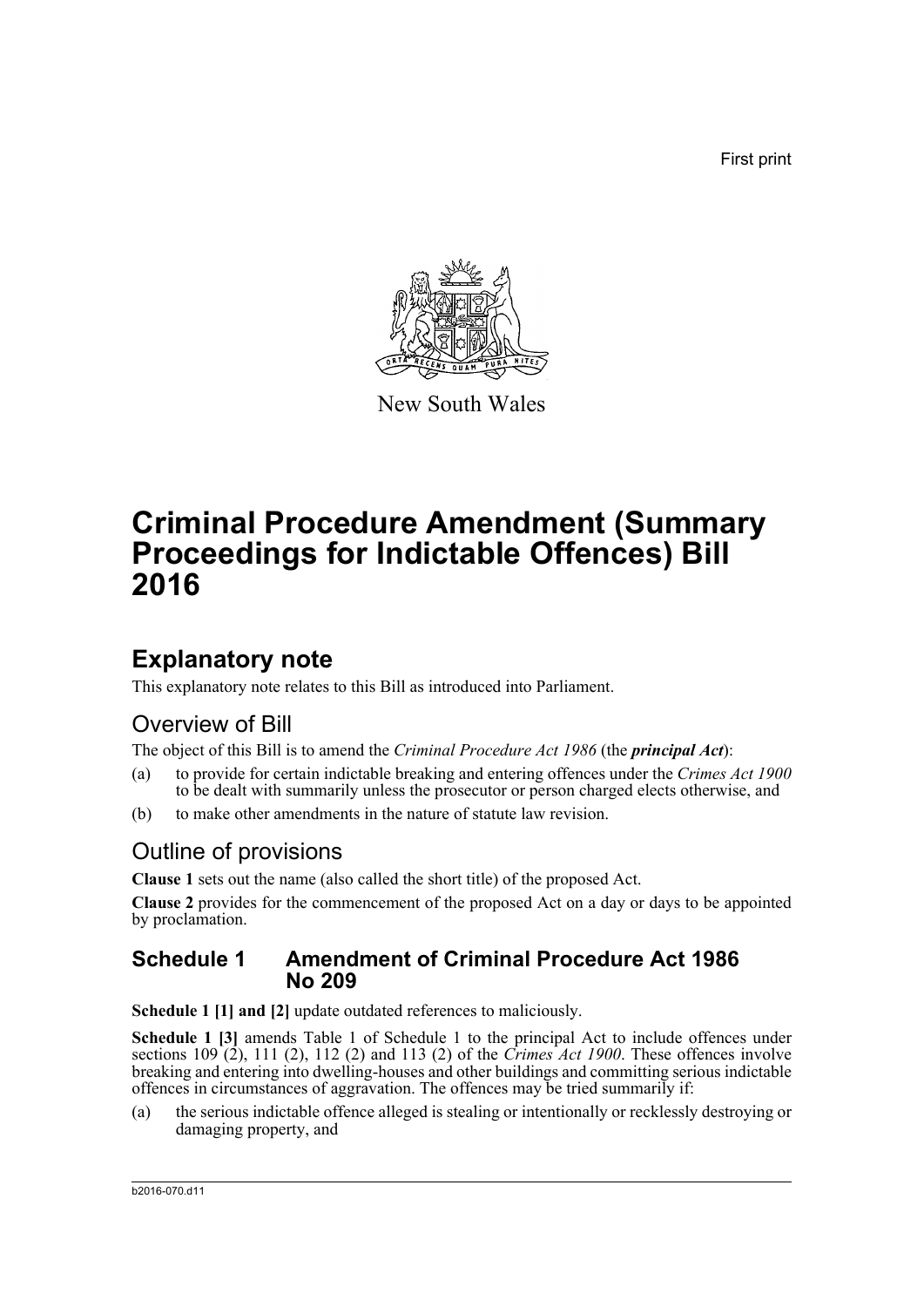- (b) the value of the property stolen or destroyed, or the value of the damage to the property, does not exceed \$60,000, and
- (c) the only circumstance of aggravation is that the alleged offender is in the company of another person or persons.

**Schedule 1 [4]** provides for certain matters of a savings and transitional nature.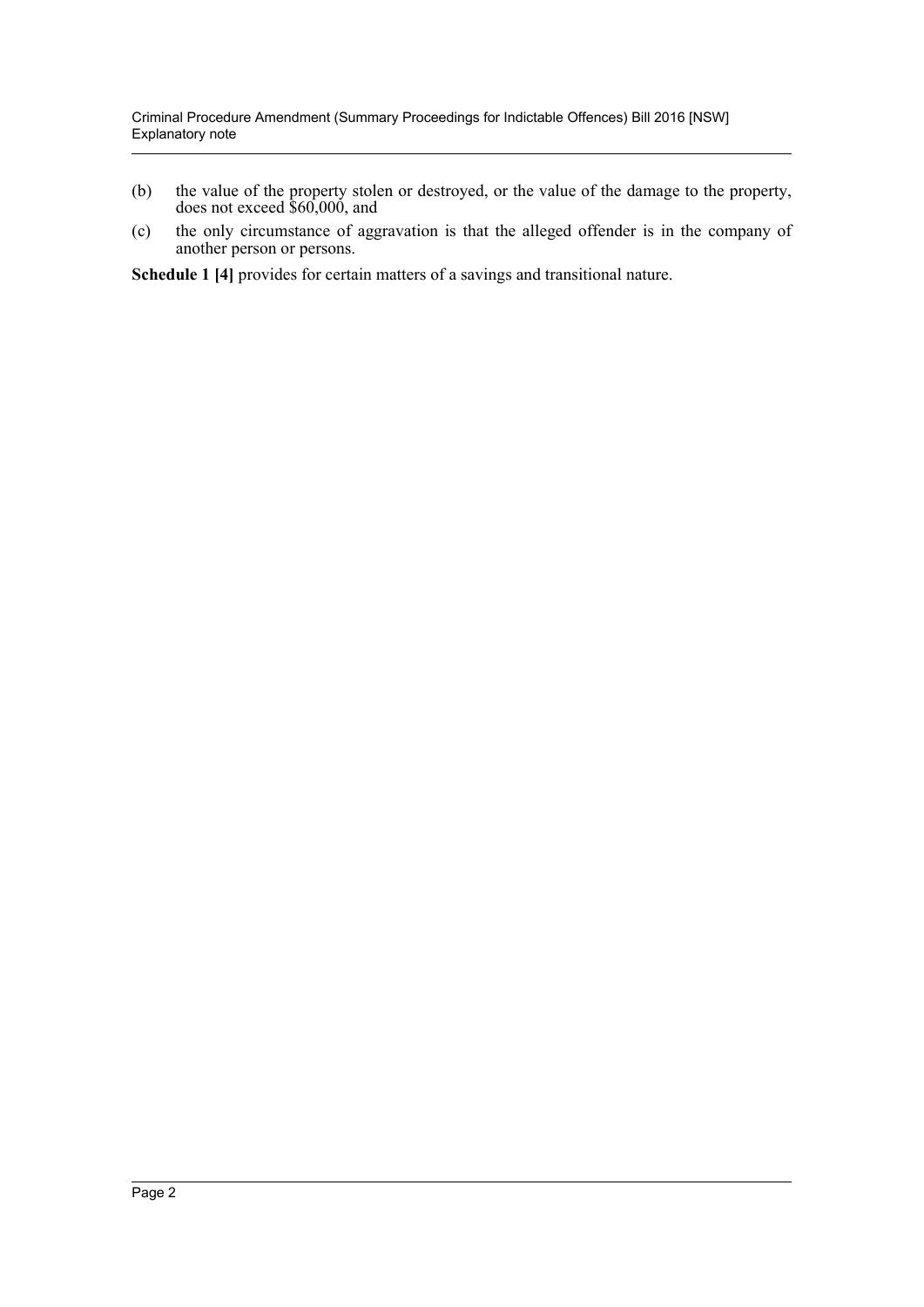First print



New South Wales

# **Criminal Procedure Amendment (Summary Proceedings for Indictable Offences) Bill 2016**

## **Contents**

| Schedule 1 |               | Amendment of Criminal Procedure Act 1986 No 209 |      |
|------------|---------------|-------------------------------------------------|------|
|            | $\mathcal{P}$ | Commencement                                    | - 2  |
|            |               | 1 Name of Act                                   |      |
|            |               |                                                 | Page |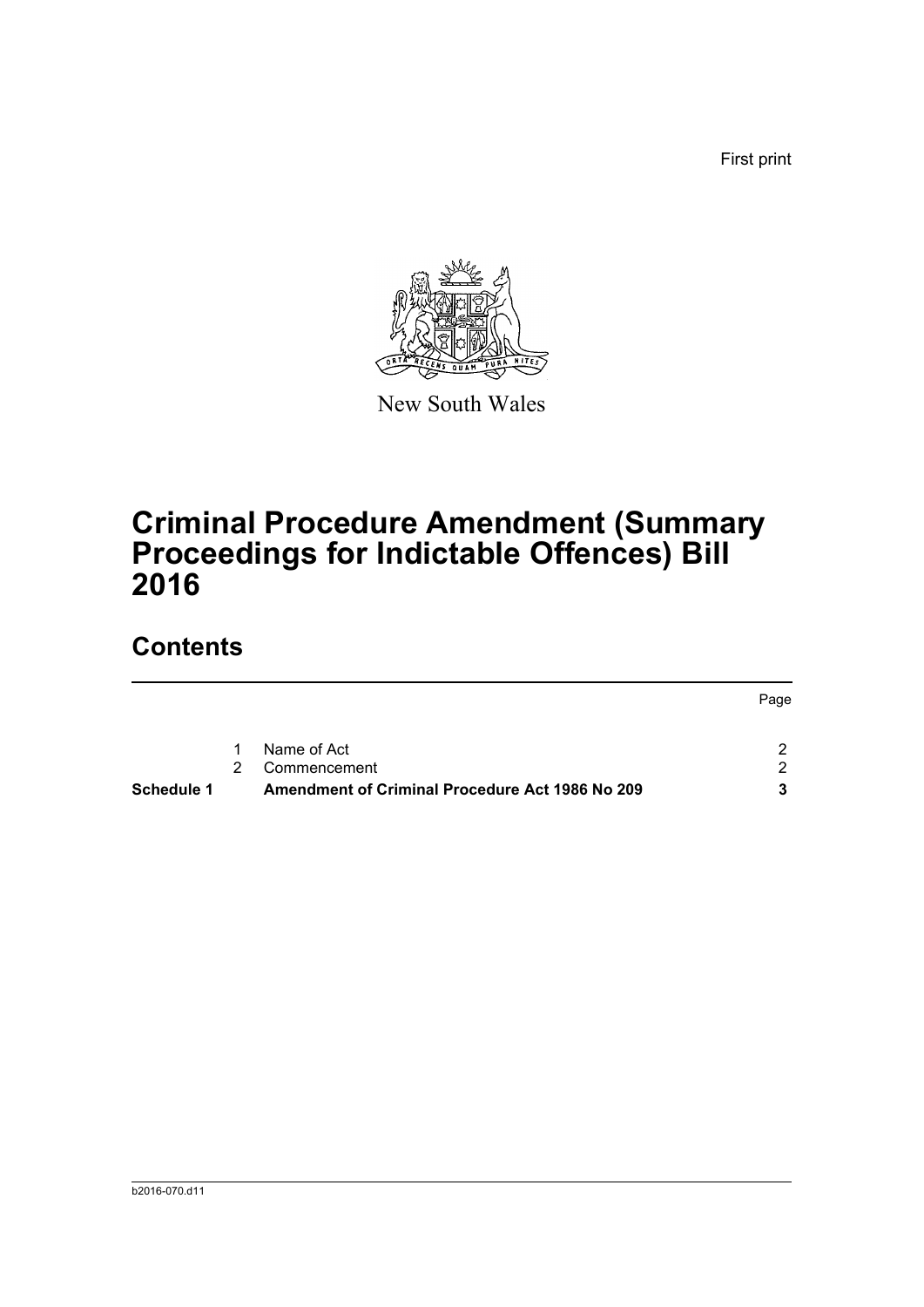

New South Wales

# **Criminal Procedure Amendment (Summary Proceedings for Indictable Offences) Bill 2016**

No , 2016

#### **A Bill for**

An Act to amend the *Criminal Procedure Act 1986* to provide for certain additional indictable offences to be tried summarily.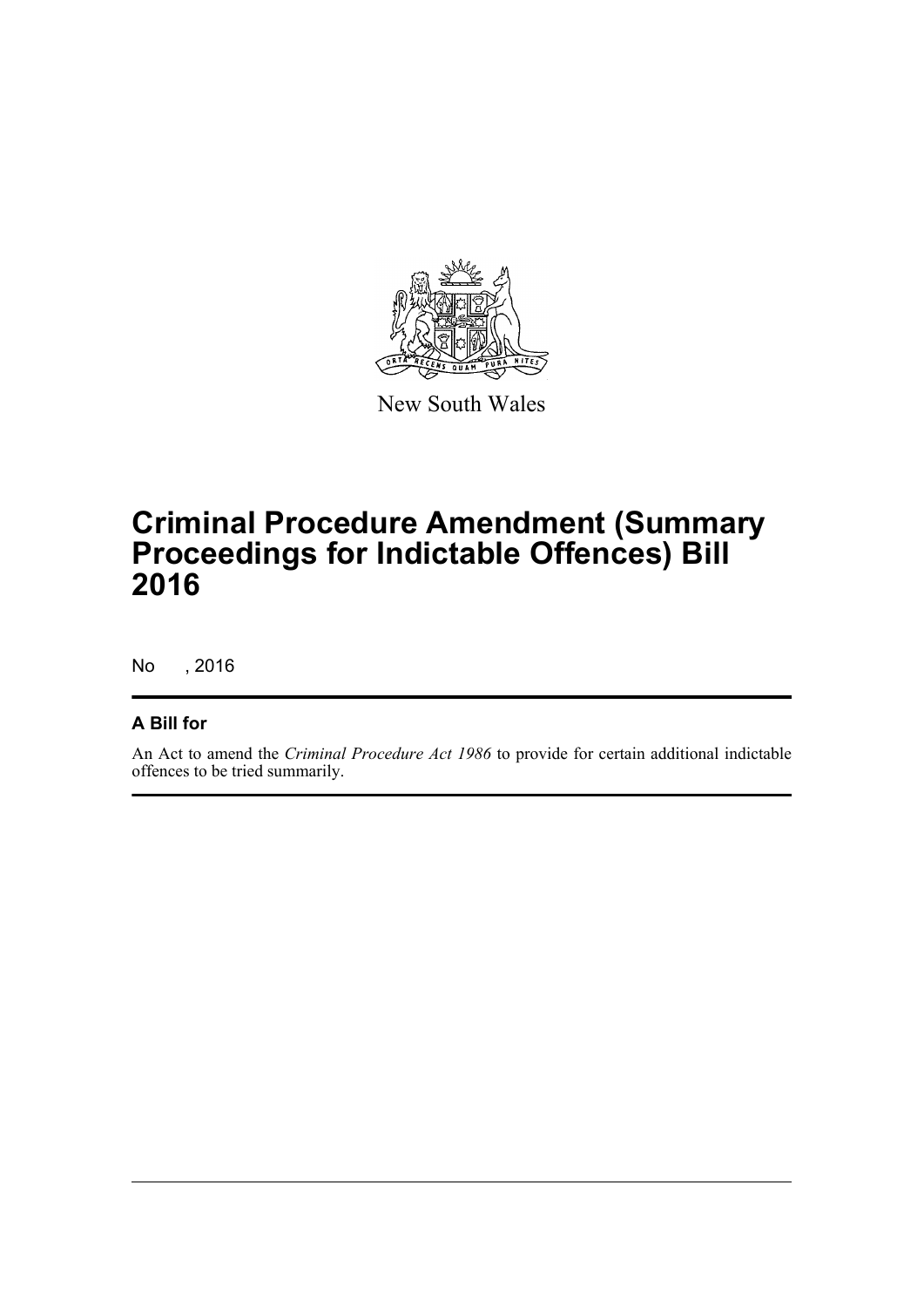Criminal Procedure Amendment (Summary Proceedings for Indictable Offences) Bill 2016 [NSW]

<span id="page-4-1"></span><span id="page-4-0"></span>

| The Legislature of New South Wales enacts:                                                              |        |  |
|---------------------------------------------------------------------------------------------------------|--------|--|
| Name of Act                                                                                             | 2      |  |
| This Act is the Criminal Procedure Amendment (Summary Proceedings for<br>Indictable Offences) Act 2016. | 3<br>4 |  |
| Commencement                                                                                            | 5      |  |
| This Act commences on a day or days to be appointed by proclamation.                                    |        |  |
|                                                                                                         |        |  |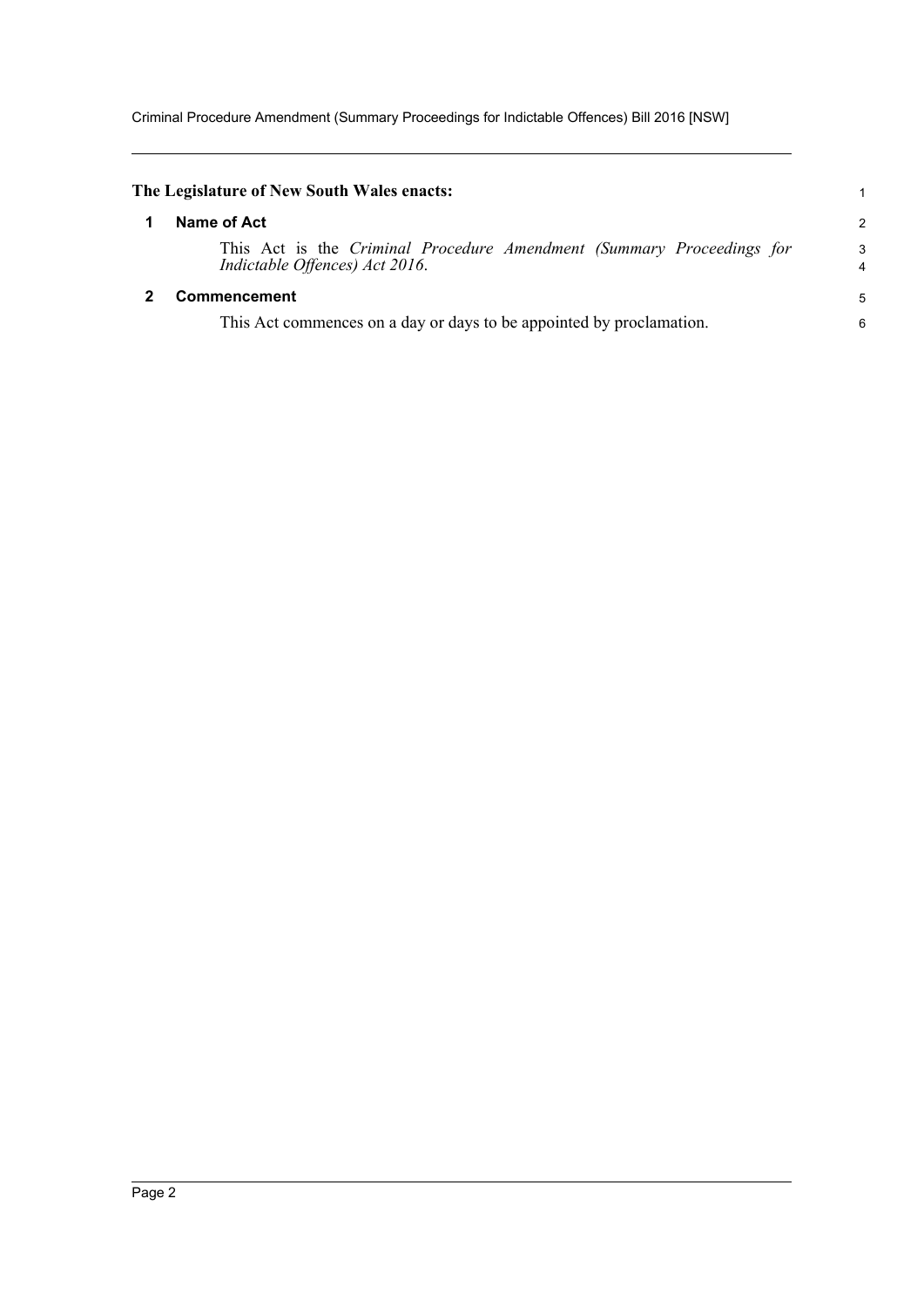Criminal Procedure Amendment (Summary Proceedings for Indictable Offences) Bill 2016 [NSW] Schedule 1 Amendment of Criminal Procedure Act 1986 No 209

<span id="page-5-0"></span>

|                                                                                                                                                                     | <b>Schedule 1</b>                                                                 |                                           | <b>Amendment of Criminal Procedure Act 1986</b><br><b>No 209</b>                                                                                                                     | 1<br>$\overline{2}$      |  |  |  |
|---------------------------------------------------------------------------------------------------------------------------------------------------------------------|-----------------------------------------------------------------------------------|-------------------------------------------|--------------------------------------------------------------------------------------------------------------------------------------------------------------------------------------|--------------------------|--|--|--|
| [1]                                                                                                                                                                 | Section 348 Offences in respect of which an intervention program may be conducted |                                           |                                                                                                                                                                                      |                          |  |  |  |
|                                                                                                                                                                     |                                                                                   | Omit section 348 (2) (a). Insert instead: | $\overline{\mathbf{4}}$                                                                                                                                                              |                          |  |  |  |
|                                                                                                                                                                     |                                                                                   | (a)                                       | an offence under section 35 (Reckless grievous bodily harm or<br>wounding) or 35A (1) (Cause dog to inflict grievous bodily harm) of the<br>Crimes Act 1900,                         | 5<br>6<br>$\overline{7}$ |  |  |  |
| $[2]$                                                                                                                                                               |                                                                                   |                                           | Schedule 1 Indictable offences triable summarily                                                                                                                                     | 8                        |  |  |  |
|                                                                                                                                                                     | Omit "maliciously" wherever occurring in clauses 6, 7 and 8 of Table 1.           |                                           |                                                                                                                                                                                      |                          |  |  |  |
|                                                                                                                                                                     | Insert instead "intentionally or recklessly".                                     |                                           |                                                                                                                                                                                      |                          |  |  |  |
| $[3]$                                                                                                                                                               | Schedule 1, Table 1                                                               |                                           |                                                                                                                                                                                      |                          |  |  |  |
|                                                                                                                                                                     | Insert after clause 8:                                                            |                                           |                                                                                                                                                                                      |                          |  |  |  |
|                                                                                                                                                                     | <b>8A</b>                                                                         |                                           | Breaking and entering in company                                                                                                                                                     | 13                       |  |  |  |
|                                                                                                                                                                     |                                                                                   |                                           | An offence under section 109 (2), 111 (2), 112 (2) or 113 (2) of the Crimes Act<br>1900 where:                                                                                       | 14<br>15                 |  |  |  |
|                                                                                                                                                                     |                                                                                   | (a)                                       | the serious indictable offence alleged is stealing or intentionally or<br>recklessly destroying or damaging property, and                                                            | 16<br>17                 |  |  |  |
|                                                                                                                                                                     |                                                                                   | (b)                                       | the value of the property stolen or destroyed, or the value of the damage<br>to the property, does not exceed \$60,000, and                                                          | 18<br>19                 |  |  |  |
|                                                                                                                                                                     |                                                                                   | (c)                                       | the only circumstance of aggravation is that the alleged offender is in<br>the company of another person or persons.                                                                 | 20<br>21                 |  |  |  |
| [4]                                                                                                                                                                 |                                                                                   |                                           | Schedule 2 Savings, transitional and other provisions                                                                                                                                | 22                       |  |  |  |
|                                                                                                                                                                     |                                                                                   |                                           | Insert at the end of the Schedule, with appropriate Part and clause numbering:                                                                                                       | 23                       |  |  |  |
| <b>Part</b><br><b>Provisions consequent on enactment of Criminal</b><br><b>Procedure Amendment (Summary Proceedings for</b><br><b>Indictable Offences) Act 2016</b> |                                                                                   |                                           |                                                                                                                                                                                      | 24<br>25<br>26           |  |  |  |
|                                                                                                                                                                     | <b>Definitions</b>                                                                |                                           |                                                                                                                                                                                      |                          |  |  |  |
|                                                                                                                                                                     |                                                                                   |                                           | In this Part:                                                                                                                                                                        | 28                       |  |  |  |
|                                                                                                                                                                     |                                                                                   |                                           | <b>amending Act</b> means the Criminal Procedure Amendment (Summary<br>Proceedings for Indictable Offences) Act 2016.                                                                | 29<br>30                 |  |  |  |
|                                                                                                                                                                     |                                                                                   | Act.                                      | <i>former provisions</i> means clauses 6, 7 and 8 of Table 1 of Schedule 1 to this<br>Act as in force before the commencement of Schedule 1 [2] to the amending                      | 31<br>32<br>33           |  |  |  |
| <b>Application of amendments</b>                                                                                                                                    |                                                                                   |                                           |                                                                                                                                                                                      |                          |  |  |  |
|                                                                                                                                                                     | (1)                                                                               |                                           | Each of the former provisions continues to apply in relation to proceedings for<br>offences alleged to have been committed before the repeal of section 5 of the<br>Crimes Act 1900. | 35<br>36<br>37           |  |  |  |
|                                                                                                                                                                     |                                                                                   |                                           | Note. Section 5 of the Crimes Act 1900 defined the term maliciously for the purposes<br>of that Act and was repealed by the Crimes Amendment Act 2007.                               | 38<br>39                 |  |  |  |
|                                                                                                                                                                     | (2)                                                                               |                                           | A reference in any of the former provisions to maliciously is taken to have<br>always included a reference to intentionally or recklessly for offences alleged                       | 40<br>41                 |  |  |  |